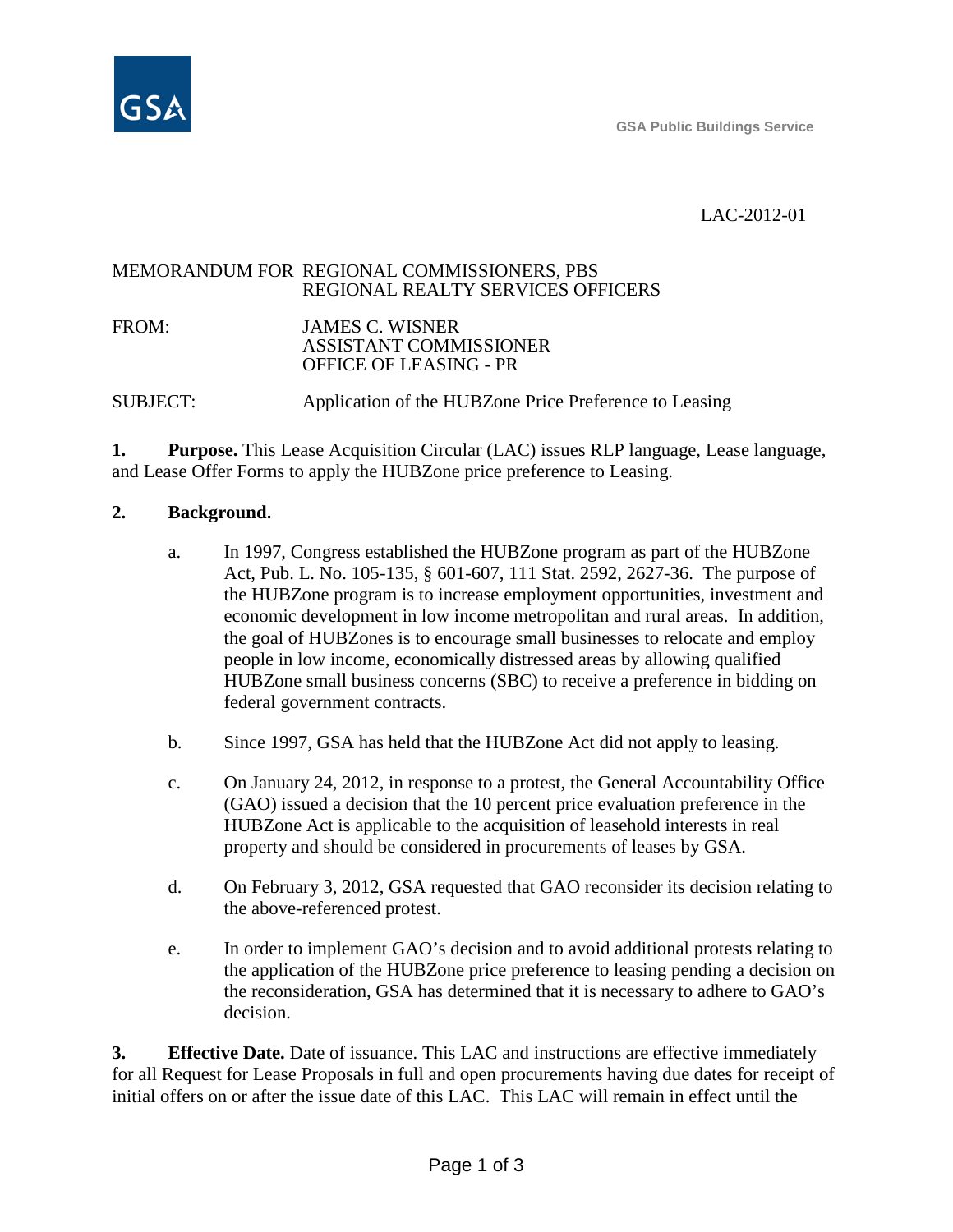provisions are incorporated into the Leasing Desk Guide, modified, or canceled.

- **4. Applicability.** This LAC applies to all GSA real property leasing activities and to activities delegated by GSA to other Federal agencies.
- **5. Cancellation.** None.

# **6. Policies and Procedures**.

- **a**. The HUBZone price preference is applicable to all competitive lease procurements. This LAC provides guidance on the HUBZone Price Preference for the Simplified, Streamlined, and Standard Lease Models. The HUBZone Price Preference does not apply to the Succeeding Lease and On-Airport Models, since these are non-competitive lease actions.
- b. **HUBZone Price Preference**. If award is proposed to a non-small business Offeror, the evaluated price of that Offeror's proposal shall be increased by ten (10) percent, for evaluation purposes only, if there exists as part of the procurement another technically acceptable proposal submitted by a responsible Offeror that is a HUBZone SBC which has not waived its entitlement to a price evaluation preference. In such a case, the proposals of the apparently successful non-small business Offeror and the HUBZone SBC Offeror shall be considered in light of the applied price preference, and award made to the lower priced offer. The LCO shall document his/her application of the price preference and further consideration of the offers under this subparagraph. Please see Attachment 1 – Leasing Scenarios.
- c. **Waiver of HUBZone Price Evaluation Preference**. A HUBZone SBC Offeror may elect to waive the price evaluation preference provided in price evaluation sections of the various RLPs. In such a case, no adjustment to the price shall be made as a result of it being a HUBZone SBC, and the performance of work requirements set forth in Section 1 of the Lease shall not be applicable to a lease awarded to the HUBZone SBC Offeror under the solicitation.
- d. **Negotiations**. Prior to eliminating an Offeror that is a HUBZone SBC and which has not waived its entitlement to a price evaluation preference from the competitive range, the LCO shall adjust the evaluated prices of all non-small business Offerors proposed for inclusion in the competitive range by increasing the prices by ten (10) percent, for purposes of determining the competitive range only, and then determine, in writing, whether the HUBZone SBC Offeror should be included or excluded from the competitive range. Offerors who are not included in the competitive range will be notified in writing.
- e. **HUBZone Certification**. If the Lessor is a HUBZone SBC that did not waive the price evaluation preference, the Lessor shall provide a certification within 10 days after lease award to the LCO (or representative designated by the LCO) that the Lessor was an eligible HUBZone SBC on the date of award. If it is determined within 20 days after award that a HUBZone SBC Offeror that has been awarded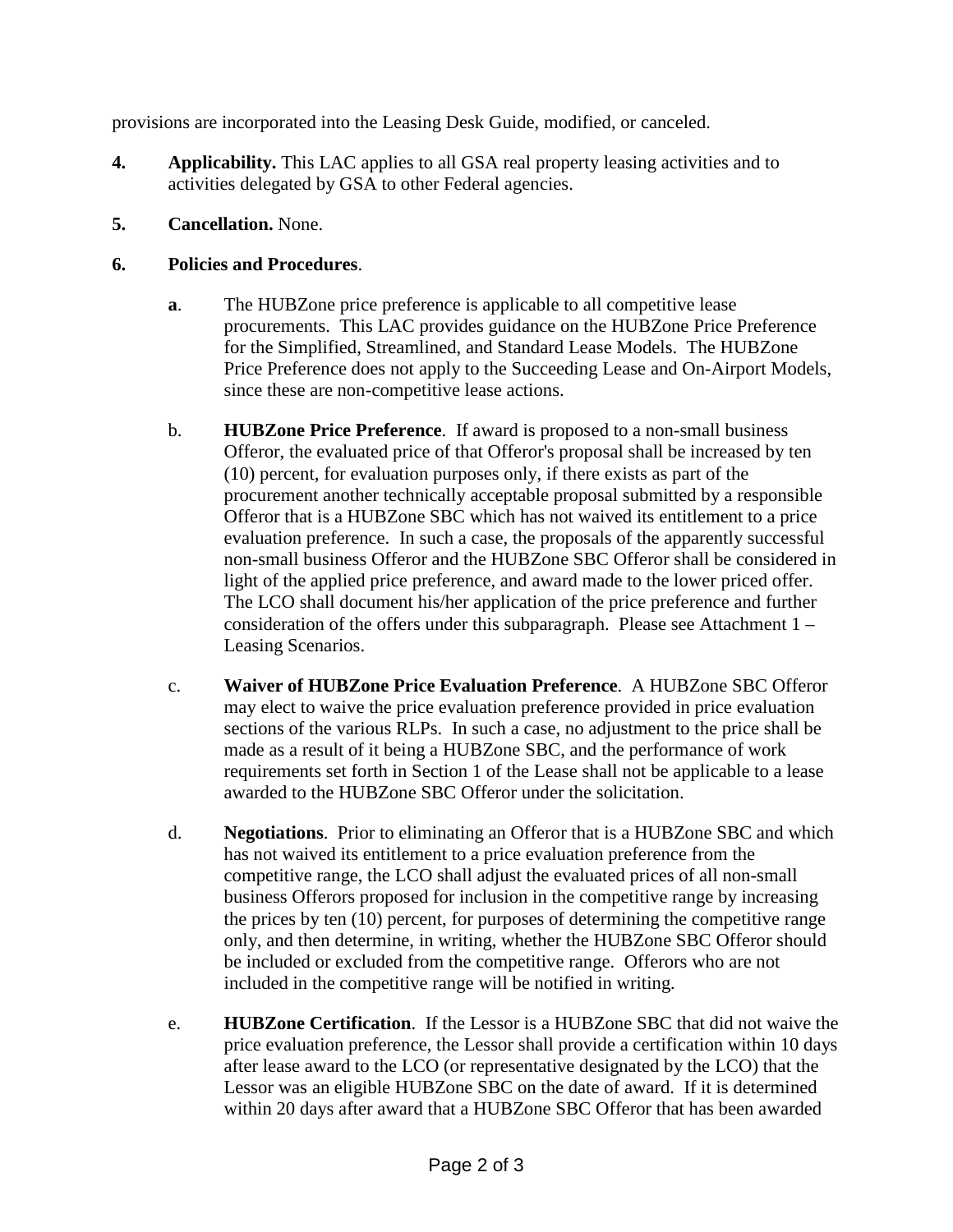the lease was not an eligible HUBZone SBC at the time of award, and the HUBZone SBC Lessor failed to provide the LCO with information regarding a change to its HUBZone eligibility prior to award, then the lease shall be subject, at the LCO's discretion, to termination, and the Government will be relieved of all obligations to the Lessor in such an event and not be liable to the Lessor for any costs, claims, or damages of any nature whatsoever.

- f. **Performance Requirements of Lessors Claiming HUBZone Price Preference**. If the Lessor is a HUBZone SBC that did not waive the price evaluation preference then the HUBZone SBC must spend at least 50% of the cost of the contract incurred for personnel on its own employees or employees of other qualified HUBZone SBC's and must additionally meet the performance of the work requirements for subcontracting in 13 C.F.R. § 125.6. If the Lessor is a HUBZone joint venture, the aggregate of the qualified HUBZone SBC's to the joint venture, not each concern separately, must perform the applicable percentage of work required by the Small Business Administration regulations.
- g. **Application of Both HUBZone Price Preference and Historic Price Preference**. In those instances where space is offered for lease in a historic property, GSA must apply the historic preference first before applying a HUBZone price preference identified in paragraph "b" of this section. Please see Attachment 1 – Leasing Scenarios.
- h. The price evaluation preference will be used for price evaluation purposes only. The Government will award a contract in the amount of the actual price(s) proposed by the successful Offeror and accepted by the Government.
- i. **Forms Revised**. We have updated the GSA Form 1364-A1 (Simplified Lease Proposal Data), GSA Form 1364B (Streamlined Lease Proposal), and GSA Form 1364C – Standard, so that HUBZone Offerors may elect to waive the HUBZone Price Evaluation Preference. In addition, we have updated the GSA Form 3518 and 3518A to reflect revisions to the FAR.
- Attachment 1 Leasing Scenarios
- Attachment 2 RLP and Lease Language
- Attachment 3 GSA Form 1364A-1 (Simplified Lease Proposal Data)
- Attachment 4 GSA Form 1364B (Streamlined Lease Proposal)
- Attachment 5 GSA Form 1364C Standard
- Attachment 6 GSA Forms 3518
- Attachment 7 GSA Form 3518A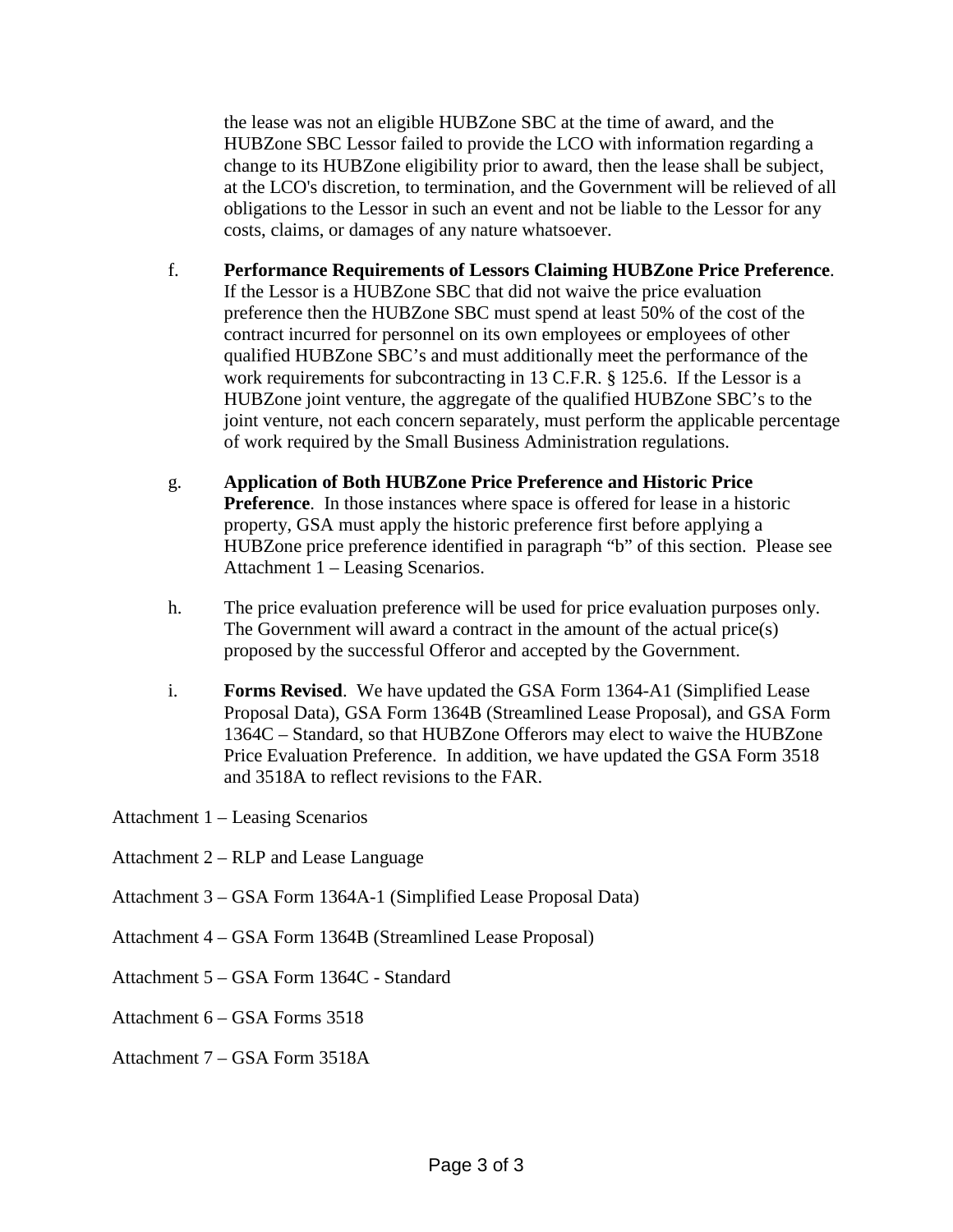# **HUBZone Price Preference - Leasing Scenarios**

**Scenario 1.** In this scenario, three offerors exist in a 5,000 rentable square foot lowest price technically acceptable lease procurement for office space. The requirement is for a 10-year firm term. Offeror "A" is a large business. Offeror "B" is a women-owned small business. Offeror "C" is a HUBZone small business. In this scenario, all three offerors submit Final Proposal Revisions. Offeror A is the lowest priced offer, Offeror B is the next to lowest priced offer, and Offer C is the highest priced offer. So far, it appears as though an award should be proposed to Offeror A, since it is the lowest priced offer when compared to the proposals of Offeror B and C. However, since the award is proposed to a non-small business Offeror (i.e., Offeror A), the evaluated price of that Offeror's proposal shall be increased by ten (10) percent, for evaluation purposes only, because there exists as part of the procurement another technically acceptable proposal submitted by a responsible Offeror that is a HUBZone small business concern (SBC) which has not waived its entitlement to a price evaluation preference. After the price preference is applied, only the proposals of the apparently successful non-small business Offeror and the HUBZone SBC Offeror shall be considered in light of the applied price preference, and award made to the lowest priced offer; Offeror B's proposal shall not be considered at this point.

**Scenario 2.** In this scenario, three offerors exist in a 5,000 rentable square foot lowest price technically acceptable lease procurement for office space. The requirement is for a 10-year firm term. Offeror "A" is a large business. Offeror "B" is a women-owned small business. Offeror "C" is a HUBZone small business. In this scenario, all three offerors submit Final Proposal Revisions. Offeror B is the lowest priced offer, Offeror C is the next to lowest priced offer, and Offer A is the highest priced offer. So far, it appears as though an award should be proposed to Offeror B, since it is the lowest priced offer when compared to the proposals of Offeror A and C. Since the award is proposed to a small business Offeror (i.e., Offeror B), the HUBZone price preference should not be applied and the lease award can be made to Offeror B.

**Scenario 3**. In this scenario, three offerors exist in a 5,000 rentable square foot lowest price technically acceptable lease procurement for office space. The requirement is for a 10-year firm term. Offeror "A" is a large business. Offeror "B" is a women-owned small business. Offeror "C" is a HUBZone small business. In this scenario, all three offerors submit Final Proposal Revisions. Offeror C is the lowest priced offer, Offeror B is the next to lowest priced offer, and Offer A is the highest priced offer. So far, it appears as though an award should be proposed to Offeror C, since it is the lowest priced offer when compared to the proposals of Offeror A and B. Since the award is proposed to a HUBZone small business Offeror (i.e., Offeror C), there is no need to apply the HUBZone price preference because the offer from the HUBZone small business is the lowest priced offer.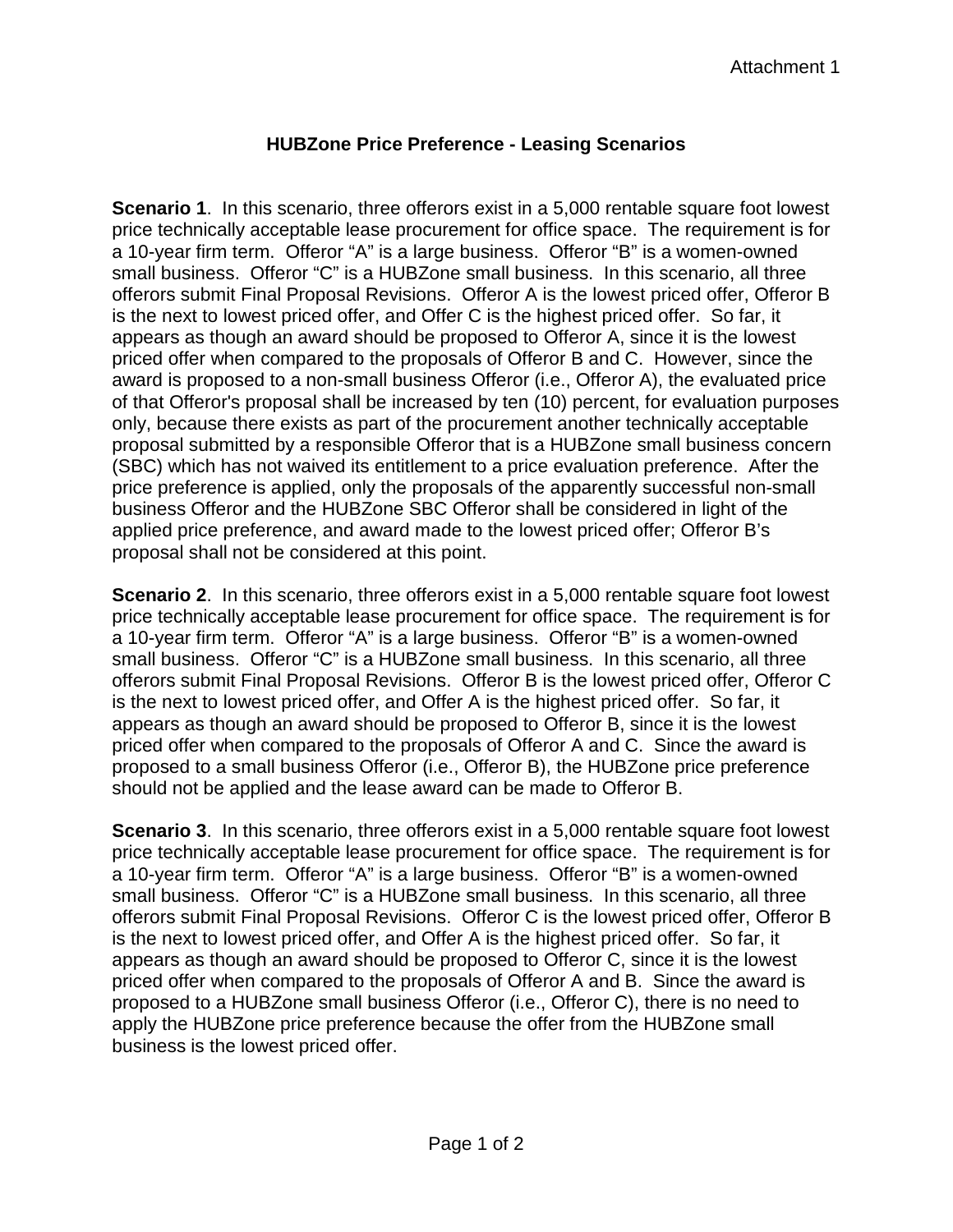**Scenario 4.** In this scenario, three offerors exist in a 5,000 rentable square foot lowest price technically acceptable lease procurement for office space. The requirement is for a 10-year firm term. Offeror "A" is a large business and it has offered space for lease in a historic property. Offeror "B" is a women-owned small business. Offeror "C" is a HUBZone small business. (The space offered for lease by Offeror B and C are in nonhistoric properties.) In this scenario, all three offerors submit Final Proposal Revisions. Offeror B is the lowest priced offer, Offeror A is the next to lowest priced offer, and Offer C is the highest priced offer. So far, it appears as though an award should be proposed to Offeror B, since it is the lowest priced offer when compared to the proposals of Offeror A and C. However, Offeror A is a historic property within a historic district and is eligible for the 10 price preference (i.e., the Government will reduce the price of building offered by Offeror A by 10 percent). By applying the historic price preference, the offer submitted by Offeror A is reduced by 10% (for price evaluation purposes) and is now considered the lowest priced offer. It would appear that an award should be proposed to Offeror A. However, since the award is proposed to a non-small business Offeror (i.e., Offeror A), the evaluated price of that Offeror's proposal shall be increased by ten (10) percent, for evaluation purposes only, because there exists as part of the procurement another technically acceptable proposal submitted by a responsible Offeror that is a HUBZone SBC which has not waived its entitlement to a price evaluation preference. After the HUBZone price preference is applied, only the proposals of the apparently successful non-small business Offeror and the HUBZone SBC Offeror shall be considered in light of the applied price preference, and award made to the lowest priced offer; Offeror B's proposal shall not be considered at this point.

**Scenario 5**. In this scenario, five offerors exist in a 5,000 rentable square foot best value trade off lease procurement for office space. The requirement is for a 10-year firm term. Offeror "A" is a large business. Offeror "B" is a HUBZone small business. Offeror C, D, and E also provide technically acceptable offers. In this scenario, all five offerors submit Final Proposal Revisions that are evaluated favorably. After evaluation, Offeror A is determined to be the best value after price and all other evaluation factors are considered in a best value trade off analysis. So far, it appears as though an award should be proposed to Offeror A, since it is the most advantageous offer when compared to the proposals of all other offers. However, since the award is proposed to a non-small business Offeror (i.e., Offeror A), the evaluated price of that Offeror's proposal shall be increased by ten (10) percent, for evaluation purposes only, because there exists as part of the procurement another technically acceptable proposal submitted by a responsible Offeror that is a HUBZone SBC which has not waived its entitlement to a price evaluation preference. The price evaluation preference is added to the otherwise successful offer from a non-small business Offeror even if the price offered by the HUBZone SBC was lower (i.e., the technical quality of the .non-small business offer was worth the additional cost). After the price preference is applied, only the proposals of the apparently successful non-small business Offeror and the HUBZone SBC Offeror shall be considered in light of the applied price preference for the trade off analysis, and award made to the Offeror presenting the best value after the best value trade off analysis (which included the price evaluation preference).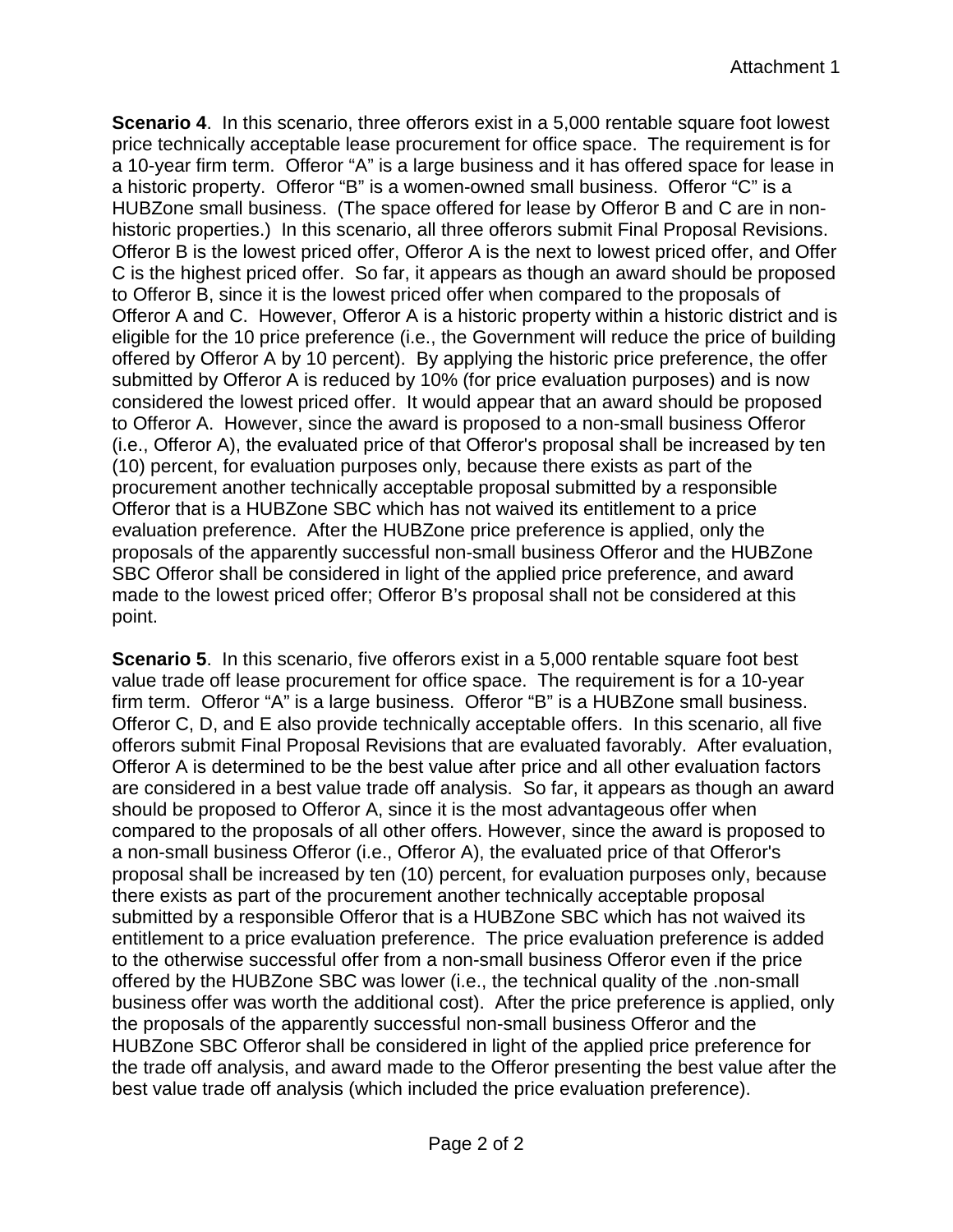# **Request for Lease Proposal (RLP) Language and Lease Language**

## 1. Simplified Model RLP and Lease Language

- a. Include the following Paragraphs in Simplified RLP documents in Section
- 4:

### **HUBZONE SMALL BUSINESS CONCERN ADDITIONAL PERFORMANCE REQUIREMENTS (MAR 2012)**

A HUBZone small business concern (SBC) Offeror may elect to waive the price evaluation preference provided in the "Award Based On Price" paragraph or the "Other Award Factors" paragraph of the RLP by so indicating on the GSA Form 1364A-1, Simplified Lease Proposal Data. In such a case, no price evaluation preference shall apply to the evaluation of the HUBZone SBC, and the performance of work requirements set forth in Section 1 of the Lease shall not be applicable should the HUBZone SBC be awarded the Lease. A HUBZone SBC Offeror acknowledges that a prospective HUBZone SBC awardee must be a qualified HUBZone SBC at the time of award of this contract in order to be eligible for the price evaluation preference. The HUBZone SBC Offeror shall provide the LCO a copy of the notice required by 13 CFR 126.501 if material changes occur before contract award that could affect its HUBZone eligibility. If it is determined, prior to award, that the apparently successful HUBZone SBC Offeror is not an eligible HUBZone SBC, the LCO will reevaluate proposals without regard to any price preference provided for the previously identified HUBZone SBC Offeror, and make an award consistent with the solicitation and the evaluation factors set forth herein.

If a HUBZOne SBC that has not waived the price preference is awarded the lease, the certification required by the "Financial and Technical Capability" paragraph of the Lease must be provided within 10 days of award. If it is determined within 20 days of award that a HUBZone SBC Offeror that has been awarded the lease was not an eligible HUBZone SBC at the time of award, and the HUBZone SBC Lessor failed to provide the LCO with information regarding a change to its HUBZone eligibility prior to award, then the lease shall be subject, at the LCO's discretion, to termination, and the Government will be relieved of all obligations to the Lessor in such an event and not be liable to the Lessor for any costs, claims, or damages of any nature whatsoever.

#### **AWARD BASED ON PRICE (MAR 2012)**

A. The Government reserves the right to make an award based upon initial offers. The lease will be awarded to the responsible Offeror whose offer conforms to the requirements of this RLP and the lease documents and is the lowest priced technically acceptable offer submitted. Refer to the "Price Evaluation (Present Value)" paragraph in this section of the RLP.

B. If after completion of the Price Evaluation, award is proposed to a non-small business Offeror, and there exists as part of the procurement another technically acceptable proposal submitted by a responsible Offeror that is a qualified HUBZone small business concern (SBC) which has not waived its entitlement to a price evaluation preference, the evaluated price of the non-small business Offeror's proposal shall be increased by ten (10) percent, solely for the purpose of determining whether award should be made to the HUBZone SBC Offeror. In such a case, the proposals of the apparently successful non-small business Offeror and the HUBZone SBC Offeror shall be considered in light of the applied price preference, and award made to the lower priced offer. The LCO shall document his/her application of the price preference and further consideration of the offers under this subparagraph.

C. If an offer contains terms taking exception to or modifying any Lease provision, the Government will not be under any obligation to award a Lease in response to that offer.

### **AWARD WITHOUT DISCUSSIONS (SIMPLIFIED) (MAR 2012)**

The Government will evaluate offers and may award a Lease without discussions with Offerors. Therefore, the Offeror's initial offer should contain the Offeror's best price and other terms. The Government reserves the right to conduct discussions after the receipt of initial offers if it is determined by the LCO to be necessary. The Government may reject any or all offers, if such action is in the public interest, and may waive informalities and minor irregularities in offers received.

Should the Government conduct discussions then prior to eliminating an Offeror that is a HUBZone small business concern (SBC) and which has not waived its entitlement to a price evaluation preference from the competitive range, the LCO shall adjust the evaluated prices of all non-small business Offerors proposed for inclusion in the competitive range by increasing the prices by ten (10) percent, solely for the purpose of determining whether the HUBZone SBC Offeror should be included or excluded from the competitive range. Offerors who are not included in the competitive range will be notified in writing.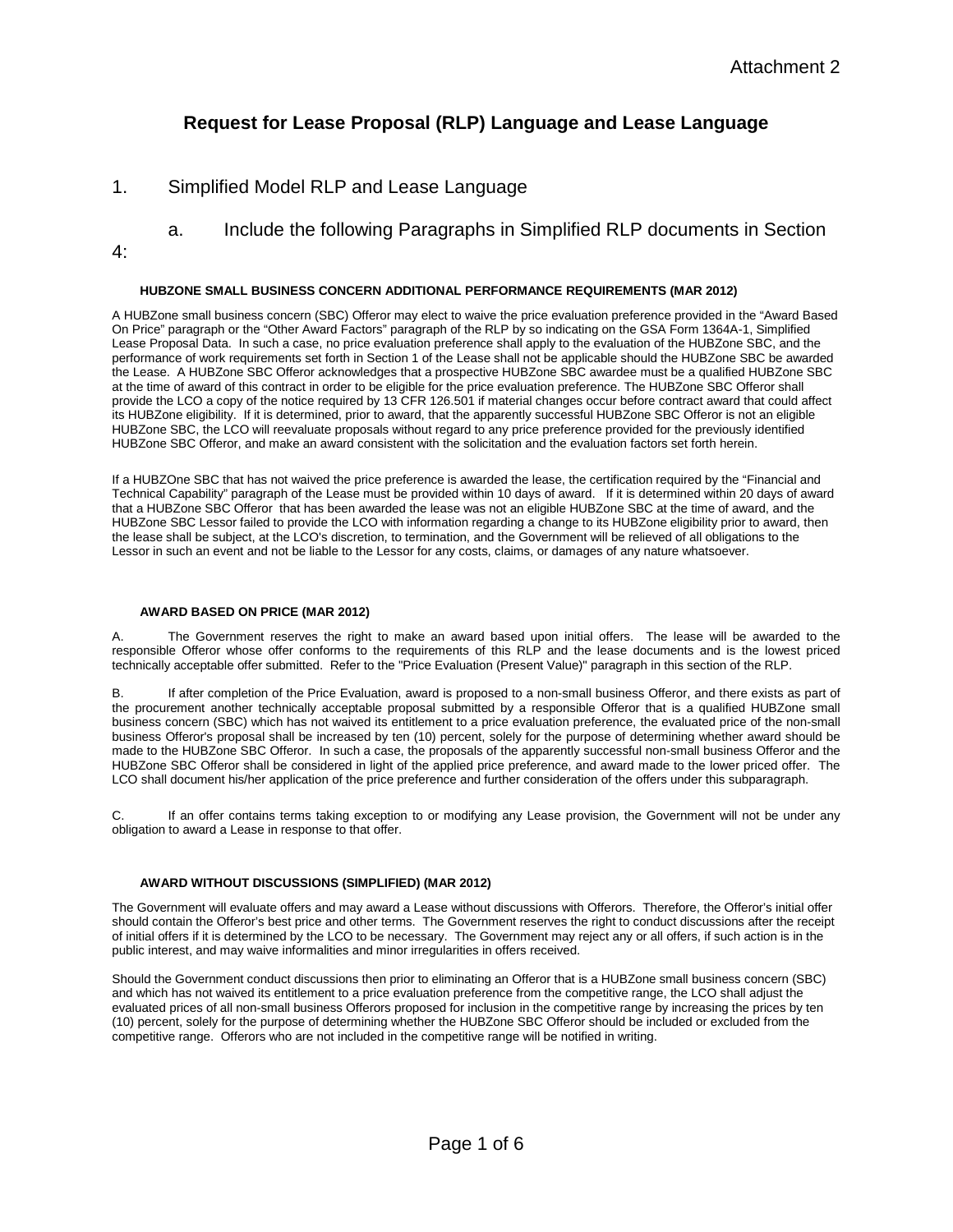## b. Include the following Paragraph in Simplified Lease documents at the end of Section 1:

### **HUBZONE SMALL BUSINESS CONCERNS ADDITITIONAL PERFORMANCE REQUIREMENTS (MAR 2012)**

If the Lessor is a qualified HUBZone small business concern (SBC) that did not waive the price evaluation preference then as required by 13 C.F.R. 126.700, the HUBZone SBC must spend at least 50 percent of the cost of the contract incurred for personnel on its own employees or employees of other qualified HUBZone SBC's and must meet the performance of the work requirements for subcontracting in 13 C.F.R. § 125.6(c). If the Lessor is a HUBZone joint venture, the aggregate of the qualified HUBZone SBC's to the joint venture, not each concern separately, must perform the applicable percentage of work required by this clause.

If the Lessor is a HUBZone small business concern (SBC) that did not waive the price evaluation preference, the Lessor shall provide a certification within 10 days after lease award to the LCO (or representative designated by the LCO) that the Lessor was an eligible HUBZone SBC on the date of award. If it is determined within 20 days after award that a HUBZone SBC Offeror that has been awarded the lease was not an eligible HUBZone SBC at the time of award, and the HUBZone SBC Lessor failed to provide the LCO with information regarding a change to its HUBZone eligibility prior to award, then the lease shall be subject, at the LCO's discretion, to termination, and the Government will be relieved of all obligations to the Lessor in such an event and not be liable to the Lessor for any costs, claims, or damages of any nature whatsoever.

# 2. Streamlined Model RLP and Lease Language

## a. Include the following Paragraphs in Streamlined RLP documents at the beginning of RLP Section 4:

### **NEGOTIATIONS (MAR 2012)**

Negotiations may be conducted on behalf of the Government by the GSA LCO or their designated representative. When negotiations are conducted, GSA will negotiate the rental price for the initial term, any renewal periods, and any other aspect of the offer as deemed necessary. The Offeror shall not enter into negotiations concerning the space leased or to be leased with representatives of Federal agencies other than the LCO or their designee. The LCO or their designated representative will conduct oral or written negotiations with all Offerors that are within the competitive range. The competitive range will be established by the LCO based on cost or price and other factors (if any) that are stated in this RLP and will include all of the most highly rated proposals, unless the range is further reduced for purposes of efficiency. Prior to eliminating an Offeror that is a HUBZone small business concern (SBC) and which has not waived its entitlement to a price evaluation preference from the competitive range, the LCO shall adjust the evaluated prices of all non-small business Offerors proposed for inclusion in the competitive range by increasing the prices by ten (10) percent, solely for the purpose of determining whether the HUBZone SBC Offeror should be included or excluded from the competitive range. Offerors who are not included in the competitive range will be notified in writing.

All Offerors within the competitive range will be provided a reasonable opportunity to submit revisions to their initial offer including any cost or price, technical, or other revisions that may result from the negotiations. Negotiations will be closed with submission of Final Proposal Revisions.

### **HUBZONE SMALL BUSINESS CONCERN ADDITIONAL PERFORMANCE REQUIREMENTS (MAR 2012)**

A HUBZone small business concern (SBC) Offeror may elect to waive the price evaluation preference provided in the "Award Based On Price" paragraph or the "Other Award Factors" paragraph of the RLP by so indicating on the GSA Form 1364B, Streamlined Lease Proposal. In such a case, no price evaluation preference shall apply to the evaluation of the HUBZone SBC, and the performance of work requirements set forth in Section 1 of the Lease shall not be applicable should the HUBZone SBC be awarded the Lease. A HUBZone SBC Offeror acknowledges that a prospective HUBZone SBC awardee must be a qualified HUBZone SBC at the time of award of this contract in order to be eligible for the price evaluation preference. The HUBZone SBC Offeror shall provide the LCO a copy of the notice required by 13 CFR 126.501 if material changes occur before contract award that could affect its HUBZone eligibility. If it is determined, prior to award, that the apparently successful HUBZone SBC Offeror is not an eligible HUBZone SBC, the LCO will reevaluate proposals without regard to any price preference provided for the previously identified HUBZone SBC Offeror, and make an award consistent with the solicitation and the evaluation factors set forth herein.

If a HUBZOne SBC that has not waived the price preference is awarded the lease, the certification required by the "Financial and Technical Capability" paragraph of the Lease must be provided within 10 days of award. If it is determined within 20 days of award that a HUBZone SBC Offeror that has been awarded the lease was not an eligible HUBZone SBC at the time of award, and the HUBZone SBC Lessor failed to provide the LCO with information regarding a change to its HUBZone eligibility prior to award, then the lease shall be subject, at the LCO's discretion, to termination, and the Government will be relieved of all obligations to the Lessor in such an event and not be liable to the Lessor for any costs, claims, or damages of any nature whatsoever.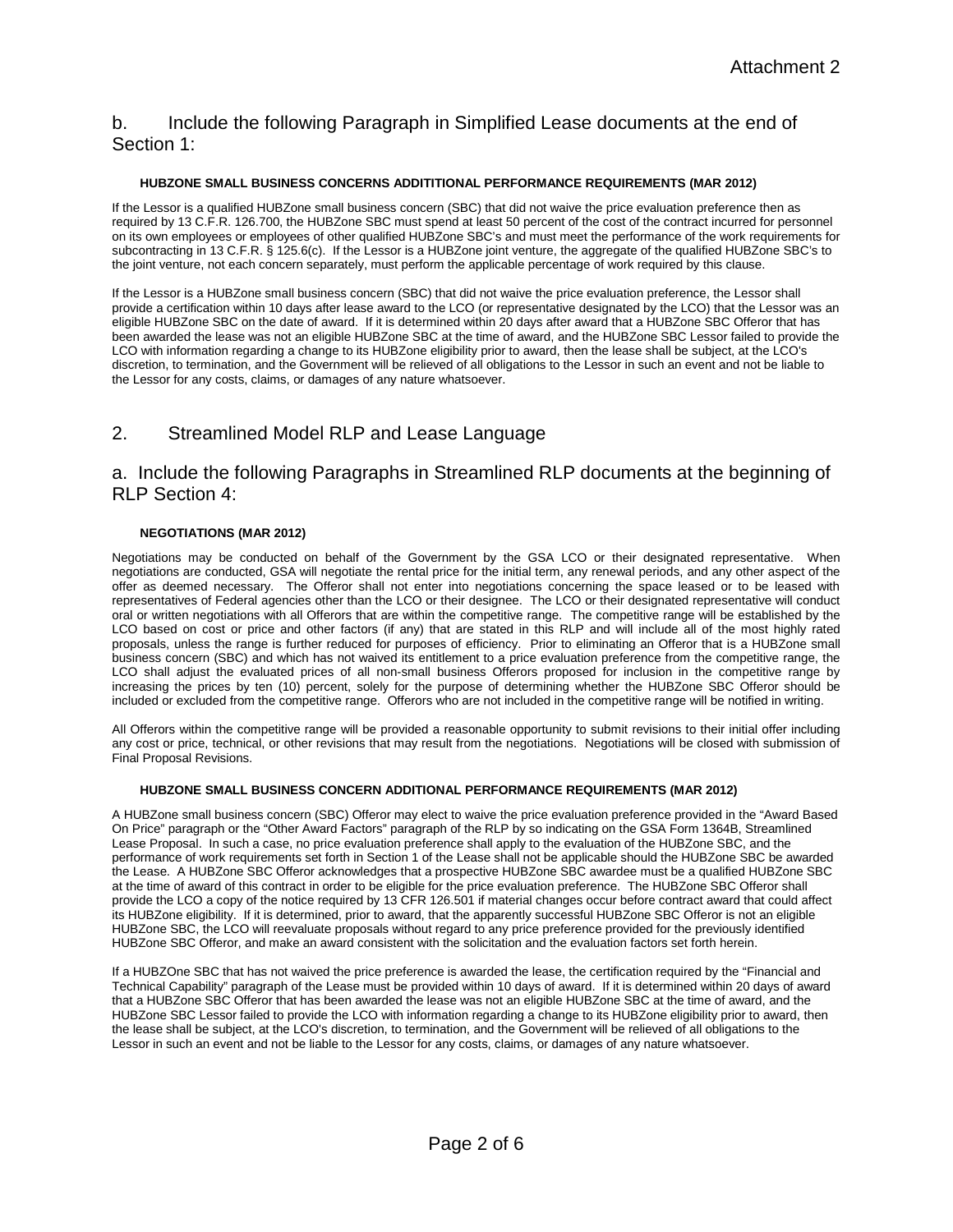#### **AWARD BASED ON PRICE (MAR 2012)**

A. The Government reserves the right to make award on initial proposals. The Lease will be awarded to the responsible Offeror whose offer conforms to the requirements of this RLP and the Lease documents and is the lowest priced technically acceptable offer submitted. Refer to the clause titled "Present Value Price Evaluation (Streamlined)" in this section of the RLP.

B. If after completion of the Price Evaluation, award is proposed to a non-small business Offeror, and there exists as part of the procurement another technically acceptable proposal submitted by a responsible Offeror that is a qualified HUBZone small business concern (SBC) which has not waived its entitlement to a price evaluation preference, the evaluated price of the non-small business Offeror's proposal shall be increased by ten (10) percent, solely for the purpose of determining whether award should be made to the HUBZone SBC Offeror. In such a case, the proposals of the apparently successful non-small business Offeror and the HUBZone SBC Offeror shall be considered in light of the applied price preference, and award made to the lower priced offer. The LCO shall document his/her application of the price preference and further consideration of the offers under this subparagraph.

C. If an offer contains terms taking exception to or modifying any Lease provision, the Government will not be under any obligation to award a Lease in response to that offer.

### b. Please include the following Paragraph in Streamlined Lease documents at the end of Section 1:

#### **HUBZONE SMALL BUSINESS CONCERNS ADDITITIONAL PERFORMANCE REQUIREMENTS (MAR 2012)**

If the Lessor is a qualified HUBZone small business concern (SBC) that did not waive the price evaluation preference then as required by 13 C.F.R. 126.700, the HUBZone SBC must spend at least 50% of the cost of the contract incurred for personnel on its own employees or employees of other qualified HUBZone SBC's and must meet the performance of the work requirements for subcontracting in 13 C.F.R. § 125.6(c). If the Lessor is a HUBZone joint venture, the aggregate of the qualified HUBZone SBC's to the joint venture, not each concern separately, must perform the applicable percentage of work required by this clause.

## c. Please include the following Paragraph in Streamlined Lease documents in Section 2:

#### **ADDITIONAL POST-AWARD FINANCIAL AND TECHNICAL DELIVERABLES (MAR 2012)**

A. If the Lessor is a HUBZone small business concern (SBC) that did not waive the price evaluation preference, the Lessor shall provide a certification within 10 days after lease award to the LCO (or representative designated by the LCO) that the Lessor was an eligible HUBZone SBC on the date of award. If it is determined within 20 days after award that a HUBZone SBC Offeror that has been awarded the lease was not an eligible HUBZone SBC at the time of award, and the HUBZone SBC Lessor failed to provide the LCO with information regarding a change to its HUBZone eligibility prior to award, then the lease shall be subject, at the LCO's discretion, to termination, and the Government will be relieved of all obligations to the Lessor in such an event and not be liable to the Lessor for any costs, claims or damages of any nature whatsoever.

- B. Within **30** days after lease award, the Lessor shall provide to the LCO, or a representative designated by the LCO, evidence of:
	- 1. A firm commitment of funds in an amount sufficient to perform the work.

2. The names of at least two proposed construction contractors, as well as evidence of the contractors' experience, competency, and performance capabilities with construction similar in scope to that which is required herein.

3. The license or certification to practice in the state where the facility is located from the individual(s) and/or firm(s) providing architectural and engineering design services.

C. The Government shall have the right to withhold approval of DIDs until the conditions specified in subparagraph A have been satisfied.

D. Within ten (10) calendar days after the LCO issues the Notice To Proceed (NTP) for TI construction, the Lessor shall provide to the LCO evidence of:

Award of a construction contract for TIs with a firm completion date. This date must be in accordance with the construction schedule for tenant improvements as described in the "Schedule for Completion of Space" paragraph of this Lease.

2. Issuance of required permits for construction of the TIs.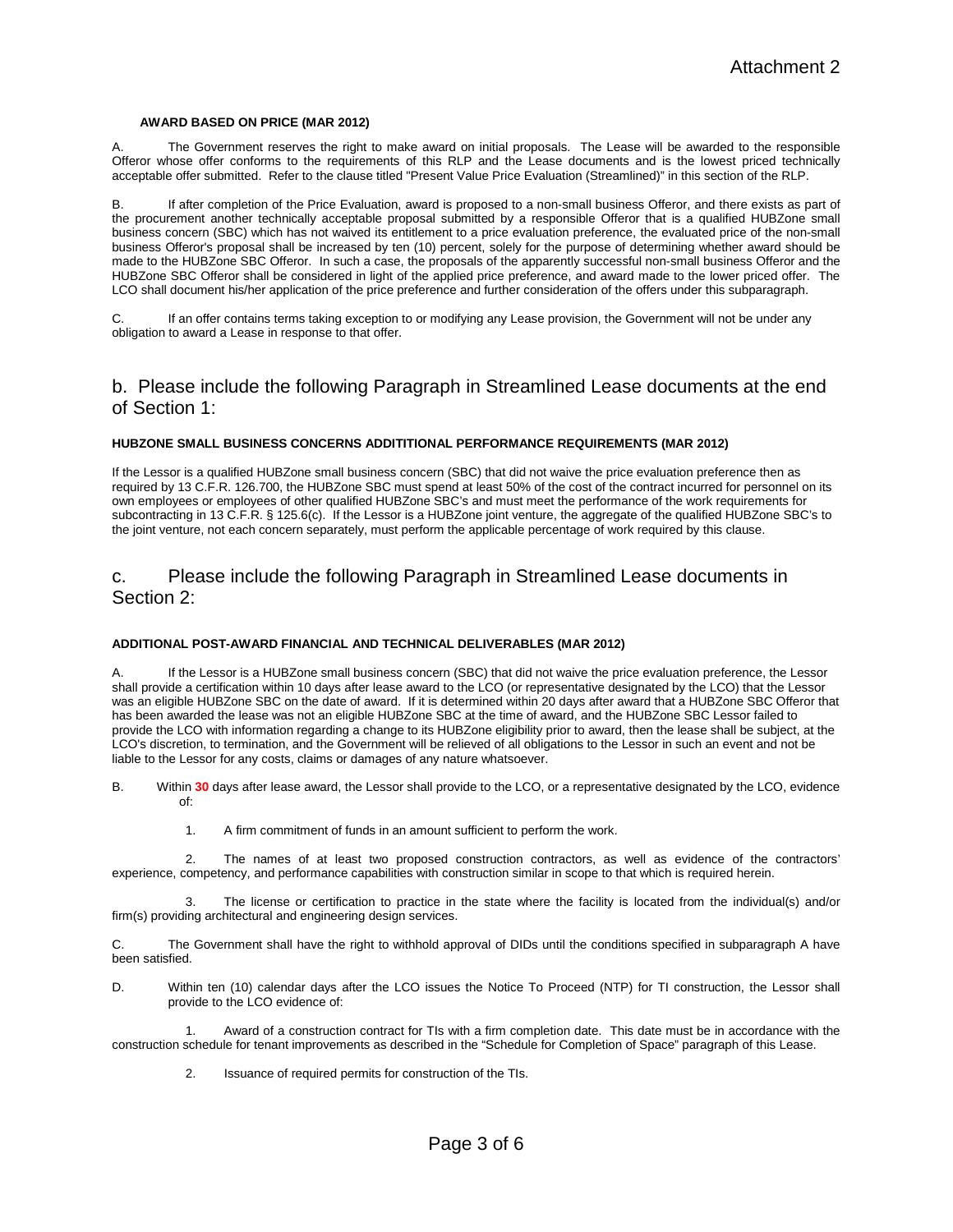## 3. Standard Model RLP and Lease Language

## a. Please include the following Paragraphs in Standard RLP documents at the beginning of Section 4:

### **NEGOTIATIONS (MAR 2012)**

Negotiations may be conducted on behalf of the Government by the GSA LCO or their designated representative. When negotiations are conducted, GSA will negotiate the rental price for the initial term, any renewal periods, and any other aspect of the offer as deemed necessary. The Offeror shall not enter into negotiations concerning the space leased or to be leased with representatives of Federal agencies other than the LCO or their designee. The LCO or their designated representative will conduct oral or written negotiations with all Offerors that are within the competitive range. The competitive range will be established by the LCO based on cost or price and other factors (if any) that are stated in this RLP and will include all of the most highly rated proposals, unless the range is further reduced for purposes of efficiency. Prior to eliminating an Offeror that is a HUBZone small business concern (SBC) and which has not waived its entitlement to a price evaluation preference from the competitive range, the LCO shall adjust the evaluated prices of all non-small business Offerors proposed for inclusion in the competitive range by increasing the prices by ten (10) percent, solely for the purpose of determining whether the HUBZone SBC Offeror should be included or excluded from the competitive range. Offerors who are not included in the competitive range will be notified in writing.

All Offerors within the competitive range will be provided a reasonable opportunity to submit revisions to their initial offer including any cost or price, technical, or other revisions that may result from the negotiations. Negotiations will be closed with submission of Final Proposal Revisions.

### **HUBZONE SMALL BUSINESS CONCERN ADDITIONAL PERFORMANCE REQUIREMENTS (MAR 2012)**

A HUBZone small business concern (SBC) Offeror may elect to waive the price evaluation preference provided in the "Award Based On Price" paragraph or the "Other Award Factors" paragraph of the RLP by so indicating on the GSA Form 1364C - STANDARD, Proposal to Lease Space. In such a case, no price evaluation preference shall apply to the evaluation of the HUBZone SBC, and the performance of work requirements set forth in Section 1 of the Lease shall not be applicable should the HUBZone SBC be awarded the Lease. A HUBZone SBC Offeror acknowledges that a prospective HUBZone SBC awardee must be a qualified HUBZone SBC at the time of award of this contract in order to be eligible for the price evaluation preference. The HUBZone SBC Offeror shall provide the LCO a copy of the notice required by 13 CFR 126.501 if material changes occur before contract award that could affect its HUBZone eligibility. If it is determined, prior to award, that the apparently successful HUBZone SBC Offeror is not an eligible HUBZone SBC, the LCO will reevaluate proposals without regard to any price preference provided for the previously identified HUBZone SBC Offeror, and make an award consistent with the solicitation and the evaluation factors set forth herein.

If a HUBZOne SBC that has not waived the price preference is awarded the lease, the certification required by the "Financial and Technical Capability" paragraph of the Lease must be provided within 10 days of award. If it is determined within 20 days of award that a HUBZone SBC Offeror that has been awarded the lease was not an eligible HUBZone SBC at the time of award, and the HUBZone SBC Lessor failed to provide the LCO with information regarding a change to its HUBZone eligibility prior to award, then the lease shall be subject, at the LCO's discretion, to termination, and the Government will be relieved of all obligations to the Lessor in such an event and not be liable to the Lessor for any costs, claims or damages of any nature whatsoever.

#### **AWARD BASED ON PRICE (MAR 2012)**

The Government reserves the right to make an award based upon initial offers. The lease will be awarded to the responsible Offeror whose offer conforms to the requirements of this RLP and the lease documents and is the lowest priced technically acceptable offer submitted. Refer to the "Price Evaluation (Present Value)" paragraph in this section of the RLP.

B. If after completion of the Price Evaluation, award is proposed to a non-small business Offeror, and there exists as part of the procurement another technically acceptable proposal submitted by a responsible Offeror that is a qualified HUBZone small business concern (SBC) which has not waived its entitlement to a price evaluation preference, the evaluated price of the non-small business Offeror's proposal shall be increased by ten (10) percent, solely for the purpose of determining whether award should be made to the HUBZone SBC Offeror. In such a case, the proposals of the apparently successful non-small business Offeror and the HUBZone SBC Offeror shall be considered in light of the applied price preference, and award made to the lower priced offer. The LCO shall document his/her application of the price preference and further consideration of the offers under this subparagraph.

C. If an offer contains terms taking exception to or modifying any Lease provision, the Government will not be under any obligation to award a Lease in response to that offer.

### **OTHER AWARD FACTORS (MAR 2012)**

A. The lease will be awarded to the responsible Offeror whose offer will be most advantageous to the Government.

B. The combination of factors below is more important/less important than price.